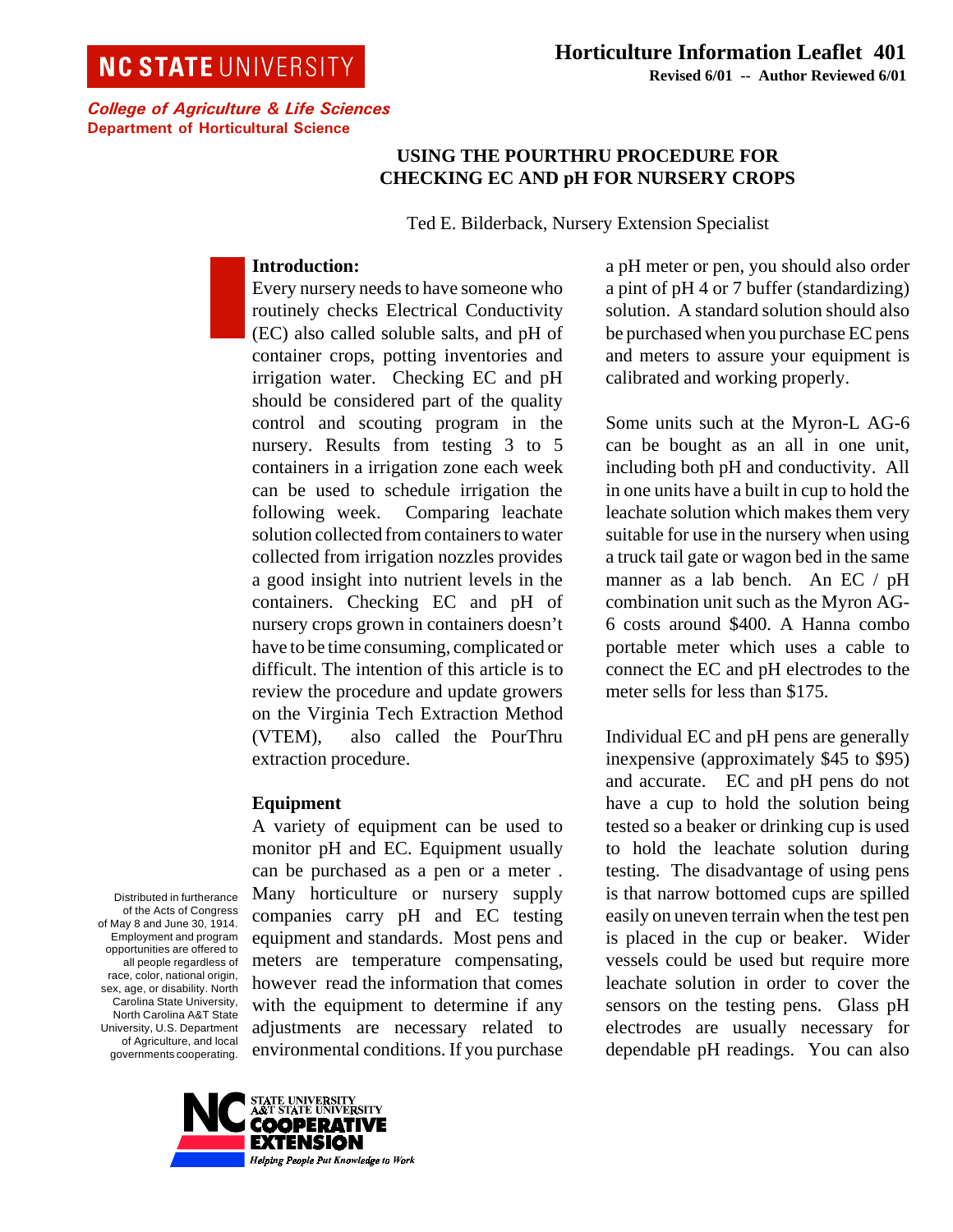depend upon glass electrodes not lasting forever. When a pH pen or meter will no longer standardize using the pH 4 or 7 buffer, it's time to replace the pen or the electrode. They last longer if they are left in pH buffer (4 or 7) and not left dry when stored. A normal life for a pH electrode may be 2 years, but it's a good investment if it used during its' life and not set on a shelf and left to dry out.

#### **Interpretation of Results**

One of the most difficult parts of the testing (EC) is understanding what the numbers mean when you read them from a meter or pen. Older conductivity meters (often called solubridges) provided readings as mhos  $x$  10<sup>-5</sup>. Most new conductivity meters such as a Myron AG-5/AG-6 or Hanna Meters give results in mmhos / cm x  $10^{-3}$ , called mmhos (milli-mhos) or using the international units deci-Siemens / meter ( $dS/M$ ); A reading of 0.5 dS/M (mmhos/cm) on a Myron Meter or Hanna Meter would equate to a reading of 50 mhos / cm on a Beckman solubridge. The unit of measure most conductivity pens use is micro-mhos (micro-siemens is the international unit) which is the same as mhos/cm  $x$  10<sup>-6</sup>. This means that the decimal place for micro-siemens is 3 places to right when comparing to milli-mhos (0.5 dS/M (milli-mhos) = 500 micro-siemens = 50 mhos x  $10^{-5}$ ).

A conductivity pen which reads a range of 10 to 1990 micro-siemens, is equivalent to the 0.01 to 1.9 dS/M range**. Nurseries should purchase pens that read in this range (10 to 1990 micro-siemens).** Other pens read higher or lower ranges. For example, a pen which reads 100 to 19,900 micro-siemens is reading 0.1 to 19.9 milli-mhos, generally too high for horticultural use. PourThru guidelines for most crops suggest leachate conductivity levels should range between 0.5 dS/M to 2.5 dS/M during periods of active growth. Therefore, the 10 to 1990 microsiemen pens are the best choice of pens for measuring conductivity in nursery containers, but will not be able to read high conductivity levels above 2.0 dS/M. TDS (Total Dissolved Salts) pens are also sold and they read parts per million. They may be more difficult to relate to information you read about conductivity, but dividing the total dissolved salts reading in parts per million by 700 should place the reading in an approximate dS/M conductivity range. A reading of 1400 ppm total dissolved salts is

equivalent to 2.0 dS/M, which is generally considered high for pine bark:sand nursery potting mixes. For a detailed explanation of units used for EC and conversion factors please see the information leaflet entitled*: pH and EC Meters-Tools for Substrate Analysis*, Cavins et al., December 2000 (http://www.ces.ncsu.edu/depts/hort/floriculture/ Florex/PH%20EC%20Meter%20Comparison.pdf)

#### **Extraction Procedure**

The PourThru extraction procedure does not disturb plant roots as is necessary with other extraction procedures such as the Saturated Medium Extract procedure used at many commercial testing labs or the 1 to 2 procedure previously used by growers. In brief, 30 minutes to two hours after irrigation, pour approximately 1 /2 cup (120 milliliters; 4.0 fl.oz.) of water over the surface of a 1 gallon container or 1.5 cups (360 milliliters; 12 fl.oz.) over a 3 gallon container for pine bark : sand potting mixes. More water may be required if the container mix contains sphagnum peat moss or other organic substrate amendments. Distilled water is recommended for determining existing leachate concentrations, however using water from irrigation risers for most production conditions is acceptable since the irrigation water contributes to the pH, EC and nutrient levels in the container. Reading the EC of the irrigation water and subtracting it's EC value from the container leachate EC indicates soluble salt concentrations in the container derived from fertilizer.

Leachate solution can also be obtained by picking up containers and tipping the container to drain leachate from drainage holes. Tipping the container 30 to 60 minutes after irrigation of containers provides a true reading of EC and pH levels in the container solution available to plant. It is important to remember that the PourThru extraction procedure provides an average of EC and pH concentrations in the container. If fertilizer is placed in one spot on one side of the plant in the container, the Pour Thru will not provide an accurate reading for the concentrated zone around the fertilizer; it will provide an average reading for the container.

Conductivity and pH equipment should be readily available to employees and keeping it with them in their vehicle or work area provides an opportunity to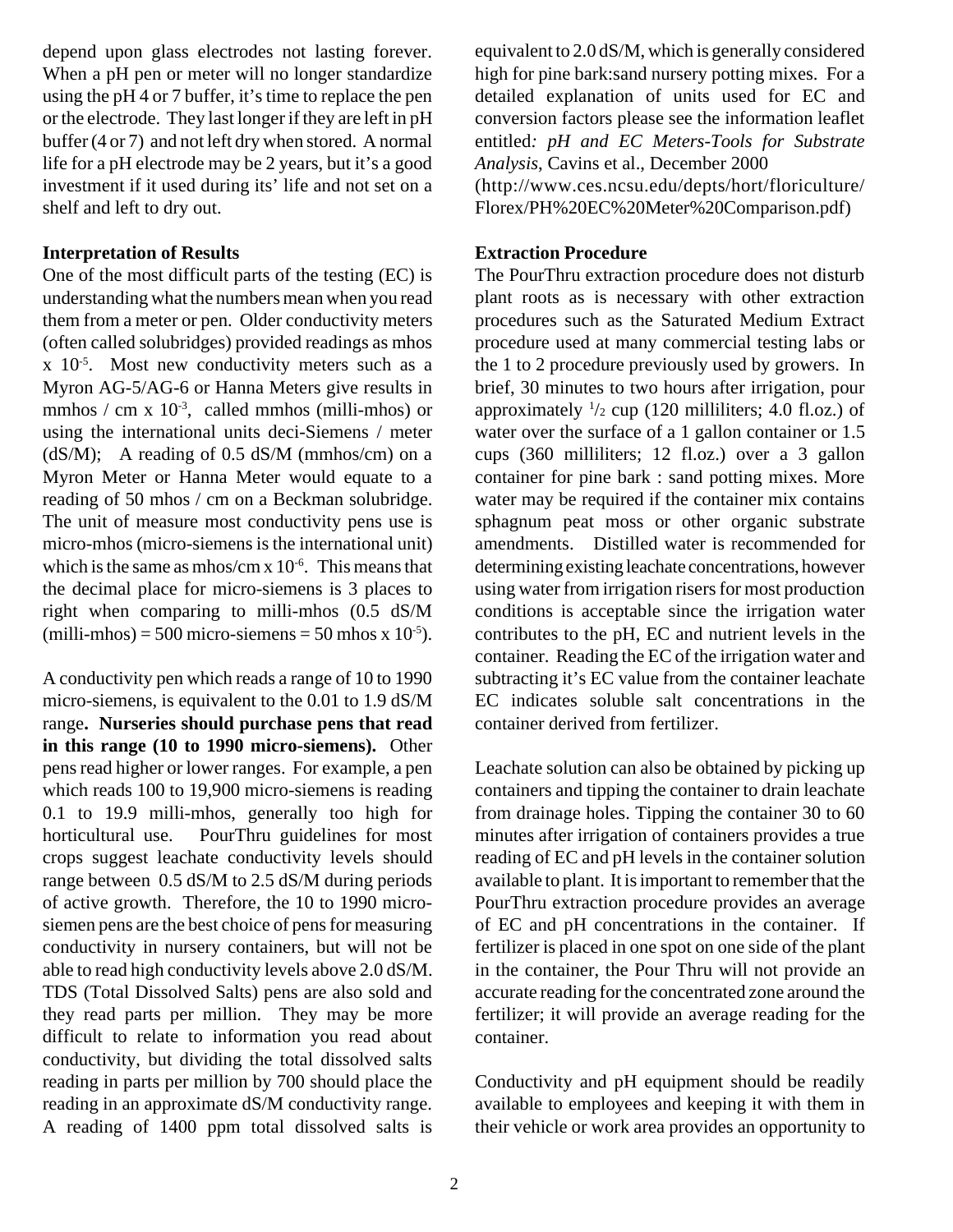check EC and pH as part of the routine nursery scouting program. If equipment is kept in a truck cab, place it in an insulated cold drink cooler. This will modify temperatures and reduce exposure of the equipment to extreme heat, cold and evaporative conditions, thus extending the useful life. Employees should be trained to use and calibrate the equipment using clean, fresh standards. Calibrating both pH and EC equipment should be done daily before use or each time before testing a group of solutions, and between samples, if critical decisions are going to be made on results or the readings seem questionable.

## **Using EC and pH to Monitor and Manage Fertility, Irrigation and Potting Substrates**

Growers should trouble shoot fertilizer and nutritional status by monitoring EC and pH of container leachates during the growing season. The Southern Nursery Association Best Management Practices (SNA BMP) manual recommends that growers monitor EC at least once a month. Minimal levels for EC should range from 0.2 to 0.5 dS/m for Controlled Release Fertilizer's (CRF) and 0.5 to 1.0 dS/m for liquid feed or combinations of CRF's and liquid feed applications. Maximum levels for most pine bark based substrates should not exceed 2.0 dS/ m. Desirable nutrient levels are published in the SNA BMP manual (See Table 1). Sending the leachate solution for laboratory analysis at least once during the growing season is a good idea, so that actual nutrient levels in the container are known and corrected if needed. Having leachates analyzed during hot and dry periods during the growing season is a good idea. EC can build up in the irrigation water. The EC may be chlorides and sulfates, not essential nutrients.

Growers can plot or record average leachate EC and pH values from 3 to 5 containers that are scattered over a block of plants in an irrigation zone. A flag can be placed in these containers for all sampling in the block. Routinely sampling leachates for EC and pH will provide data on when the fertilizer runs out, if irrigation volume is enough or too much or if the irrigation distribution is uniform or not over the block. Sampling containers diagonally across a growing block can help diagnosis poor uniformity in irrigation patterns. This may simply be caused by a

plugged nozzle but will be evident from differences in EC in containers, since some plants receive more irrigation than others. Some nurseries monitor irrigation blocks weekly and use the EC readings as part of their strategic planning for irrigation the following week. If EC concentrations from representative containers in an irrigation zone are high, for example 1.8 dS/M to 2.0 dS/M at the end of a week, irrigation time (volume) would be increased the next week. If the EC readings were low for example, 0.2 dS/M to 0.3 dS/M, irrigation volume would be reduced in that zone the next week to decrease leaching of nutrients. For nurseries that use cyclic irrigation, the length of time for the last irrigation cycle may be increased to decrease EC concentrations.

When plant foliage becomes chlorotic or off color, analyzing container leachate and leaf tissue are the best diagnostic steps to determine nutritional disorders. A leaf tissue lab sample should include 20 to 100 leaves (depending on the size of the leaves) of the most recently fully expanded leaves. Sending a leachate sample with the leaf tissue sample provides information of recent and current nutrient conditions in the container. Results generally provide insight into problems related to nutritional imbalances in the plant or substrate.

As growers test different potting materials such as composts, monitoring pH and EC is very important. Composts should have a pH near 7.0. If the pH is lower, it probably is not completely stable or it may be used if mixed with other organic materials. Animal waste composts blended with bark need to be tested before use. Some may go off the scale of the conductivity meter. Composts with very high EC can only be blended safely at volumes of 5 to 10 % to avoid plant damage. Leaching animal composts is often necessary before blending. The leachates may be collected and re-cycled over other compost inventories at the composting facility.

Sampling pH and EC of potting components before potting can save a great deal of trouble and plant loss. Organic potting components such as pine bark, or composts are very biologically active. If moisture, temperature and oxygen in inventories are not managed, inventories can become anaerobic which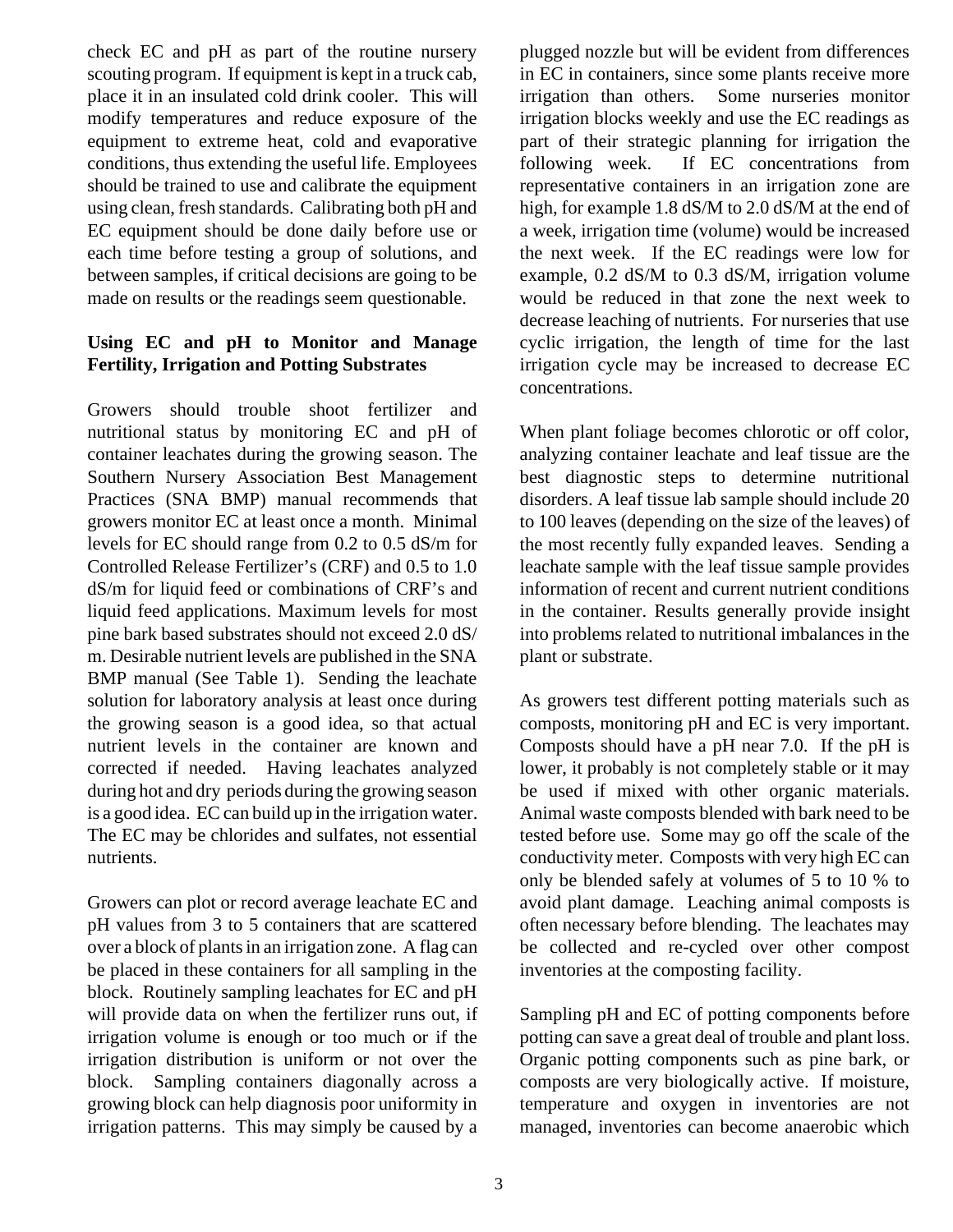usually is accompanied by low pH and high EC which can damage nursery crops. For example, pine bark has a pH of 4.0 to 4.2. If it has some sand or grit in it, the pH may be higher, 4.8 to 5.0. If the pH is below 3.8, growers should defer use of the inventory. EC readings may be very high also, for example, 1.5 dS/ M to 2.5 dS/M has been recorded. Pine bark with these pH and EC characteristics should be irrigated to leach the inventory with a hose or sprinkler irrigation, followed by turning the inventory. Deferring use of the inventory may be required for several days until acceptable pH readings in the 4.0 to 4.2 range and EC readings below 0.5 dS/M are measured. In some cases where pH and EC reading seem marginal for use growers may want to blend affected inventory with other inventories in a 50:50 mix to reduce risk of damaging nursery crops.

A pH meter is also useful to monitor pH in containers during the growing season. Leachate pH levels will change as nutrients, particularly Ca and Mg (dolomitic limestone) are used and leached from containers. Container plants often run out of Ca and Mg as well as minor nutrients a year after potting. This lack of Ca, Mg and minor nutrients may cause a noticeable drop in pH. However, a rise in pH can also occur. As nutrients are washed out or used, the medium has less buffering capacity and may reflect the pH of the irrigation water, which is often around pH 7.0.

A thorough nutrient application program at a nursery must include analysis and recognition of what nutrients are contributed by the irrigation water. Surface and groundwater can have mineral and nutrient levels that affect plant growth and irrigation systems. Recycled irrigation supplies frequently contain significant amount of soluble nutrients. Many irrigation supplies contain enough calcium for plant growth without addition of supplements such as dolomitic limestone. Iron, boron, sodium, and chloride are occasionally high enough in water supplies to make them unsuitable for growing nursery container crops. Nurseries can avoid major nutritional disorders in crops by sending water samples to analytical laboratories for determination of nutrient levels.

## **How To Do A Pour Thru on Container Nursery Crops**

\* Irrigate nursery containers to container capacity (10% to 20 % leaching expected).

\* Wait 30 minutes to 2 hours for equilibration of nutrients in container solution.

\* Place containers to be tested in a shallow saucer to collect leachate.

Pour  $\frac{1}{2}$  cup (120 milliliters; 4.0 fl.oz.) of water over the surface of a 1 gallon container

Pour  $1\frac{1}{2}$  cups (360 milliliters; 12 fl.oz.) over the surface of a 3 gallon container (Figure 1 below).



\* An alternative for nursery containers is to lift and tip containers to drain leachate into a collection vessel (Figure 2 below).



\* Calibrate the pH and EC test equipment using manufacturers descriptions and appropriate standard solutions.

\* Read and record results.

\* Develop a log book for crops and irrigation zones for the season.